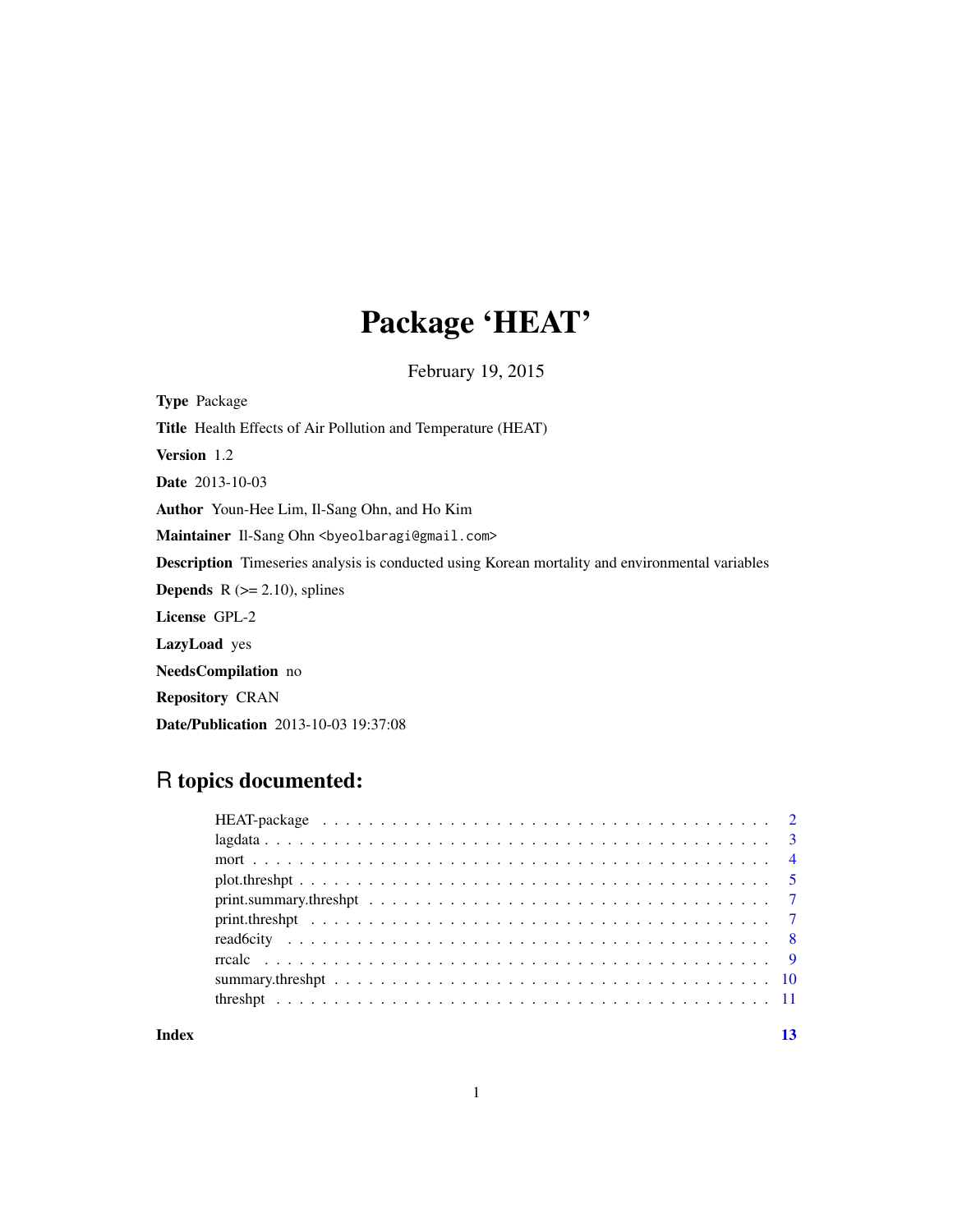Package HEAT provides Korea data of mortality and environment variables for time-series analysis. The package includes several functions to read specific city information, generate single and moving average lag days, and estimate a threshold point in a nonlinear relationship.

# Details

| Package:  | <b>HEAT</b> |
|-----------|-------------|
| Type:     | Package     |
| Version:  | 1.2.        |
| Date:     | 2013-10-03  |
| License:  | $GPL-2$     |
| LazyLoad: | yes         |

The package can be used to analyze Korea mortality and environment data, providing following functions: function read6city to load a single city's data, function lagdata to generate exposure variables at single and moving average lag days, function threshpt to estimate threshold point of a nonlinear relationship (e.g., U-, V-, or J-shape), function summary.threshpt to give summary informations for a fitted threshpt object, function plot. threshpt to produce some informative plots, and function rrcalc to calculate relative risks and their 95% confidence intervals below and above a threshold.

The package was supported by the Basic Science Research Program (#2010-0009581), International Research & Development Program (#2012K1A3A1A12054839), Women Scientist Research Program (#2012R1A1A3005549) and Global Research Lab (#K21004000001-10A0500-00710) through the National Research Foundation of Korea (NRF) funded by the Korea Ministry of Science, ICT (Information and Communication Technologies) and Future Planning.

# Author(s)

Youn-Hee Lim, Il-Sang Ohn, and Ho Kim

Maintainer: Il-Sang Ohn <br/> <br/>byeolbaragi@gmail.com>

#### See Also

read6city, lagdata, threshpt

#### Examples

# read the Seoul data set and create lag variables data(mort)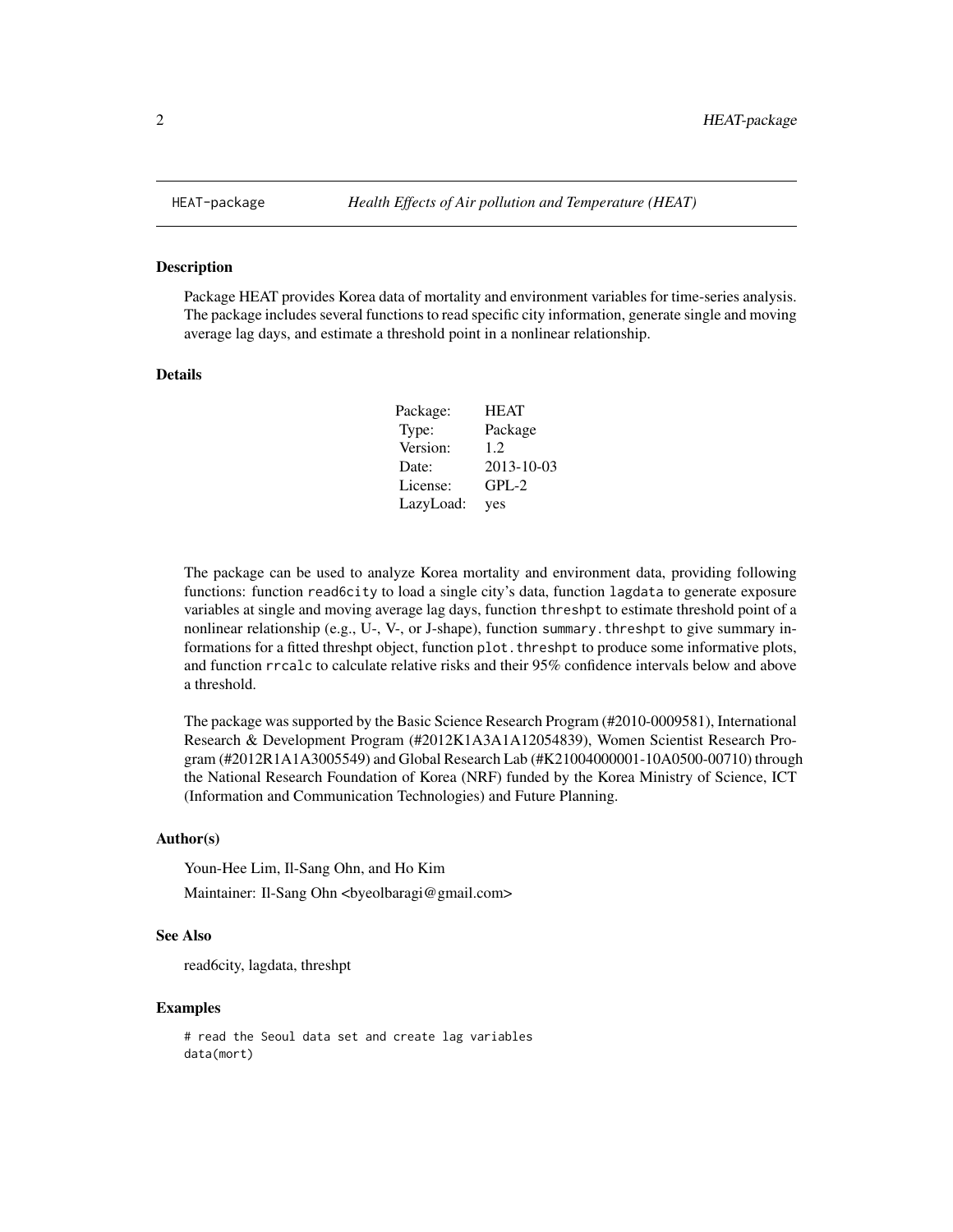#### <span id="page-2-0"></span>lagdata 3 and 3 and 3 and 3 and 3 and 3 and 3 and 3 and 3 and 3 and 3 and 3 and 3 and 3 and 3 and 3 and 3 and 3 and 3 and 3 and 3 and 3 and 3 and 3 and 3 and 3 and 3 and 3 and 3 and 3 and 3 and 3 and 3 and 3 and 3 and 3 an

```
seoul = read6city(mort, 11)seoul_lag = lagdata(seoul, c("meantemp", "mintemp", "meanpm10", "meanhumi"), 5)
# find a optimal threshold and conduct piecewise linear regression
mythresh = threshpt(nonacc ~ meantemp_m3 + meanpm10_m2 + meanhumi + ns(sn, 4*10) + factor(dow),
     expvar = "meantemp_m3", family = "poisson", data = seoul_lag,
     startrng = 23, endrng = 33, searchunit = 0.2)
# provide summary informations
summary(mythresh)
```
lagdata *Creating single lagged and moving average variables*

# Description

Function lagdata creates single lagged and moving average variables of the lag number that the user designate.

#### Usage

lagdata(data, varlist, laglength)

### Arguments

| data      | Data includes lagged variables. |
|-----------|---------------------------------|
| varlist   | List of variables to be lagged. |
| laglength | Number of lag days.             |

#### Details

Certain exposure on the previous days has an effect on the event on now day. This effect is referred to as the lagged effects. Studies wanting to estimate lagged effects would include the exposure value for previous days in the time series model, and those wanting to estimate cumulative effect of the same day and the previous days would include the moving average value of the exposure.

# Value

lagdata gives single lagged variables (varname\_sxx, xx indicates lag length) and moving average variables (varname\_mxx).

# Author(s)

Youn-Hee Lim, Il-Sang Ohn, and Ho Kim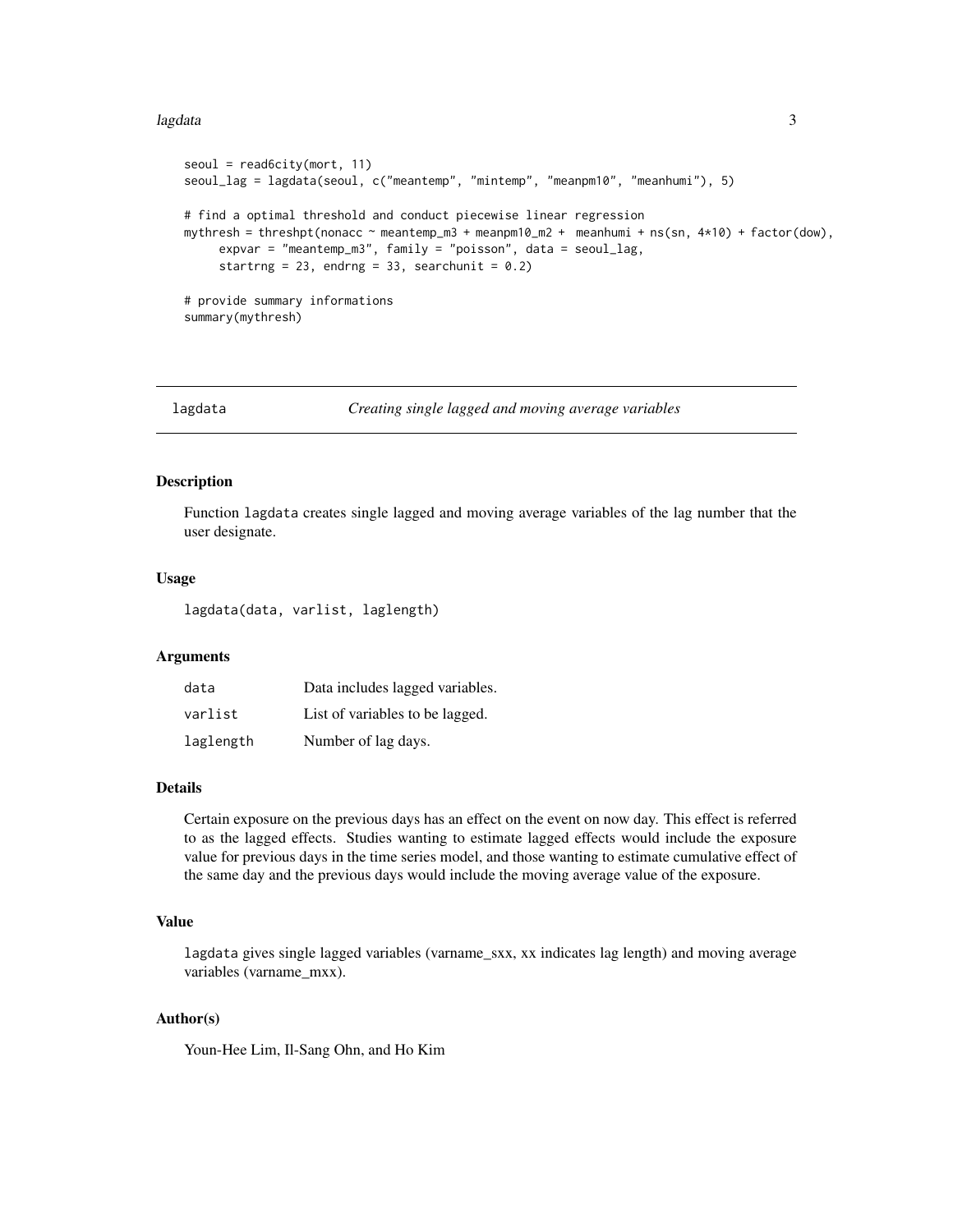#### <span id="page-3-0"></span>References

Dominici F. Time-series analysis of air pollution and mortality: a statistical review. Research report (Health Effects Institute), (123):3, 2004.

Gasparrini A and Armstrong B. Time series analysis on the health effects of temperature: advancements and limitations. Environmental research, 110(6):633-638, 2010.

# Examples

```
# read the data
data(mort)
seoul = read6city(mort, 11)
# create lagged and moving average variables
seoul_lag = lagdata(seoul, c("meantemp", "mintemp", "meanpm10", "meanhumi"), 5)
```
#### mort *Data for Korean six cities*

# Description

Mortality, air pollution and, meteorological data for six major cities (Seoul, Busan, Daegu, Incheon, Gwangju, and Daejeon) in Korea

#### Usage

data(mort)

# Format

A data frame with 20454 observations on the following 24 variables.

ccode city code cname a factor with levels bs dg dj gj ic sl ul yy Year mm Month dd Day date Date nonacc Total moratliy excluding accidental mortality cardio Cardiovascular mortality respir Respiratory mortality influenza Influenza epidemics (0,1) meanpm10 Daily average PM10 concentrations (ug/m3) meanso2 Daily average SO2 concentrations (ppb) meanno2 Daily average NO2 concentrations (ppb)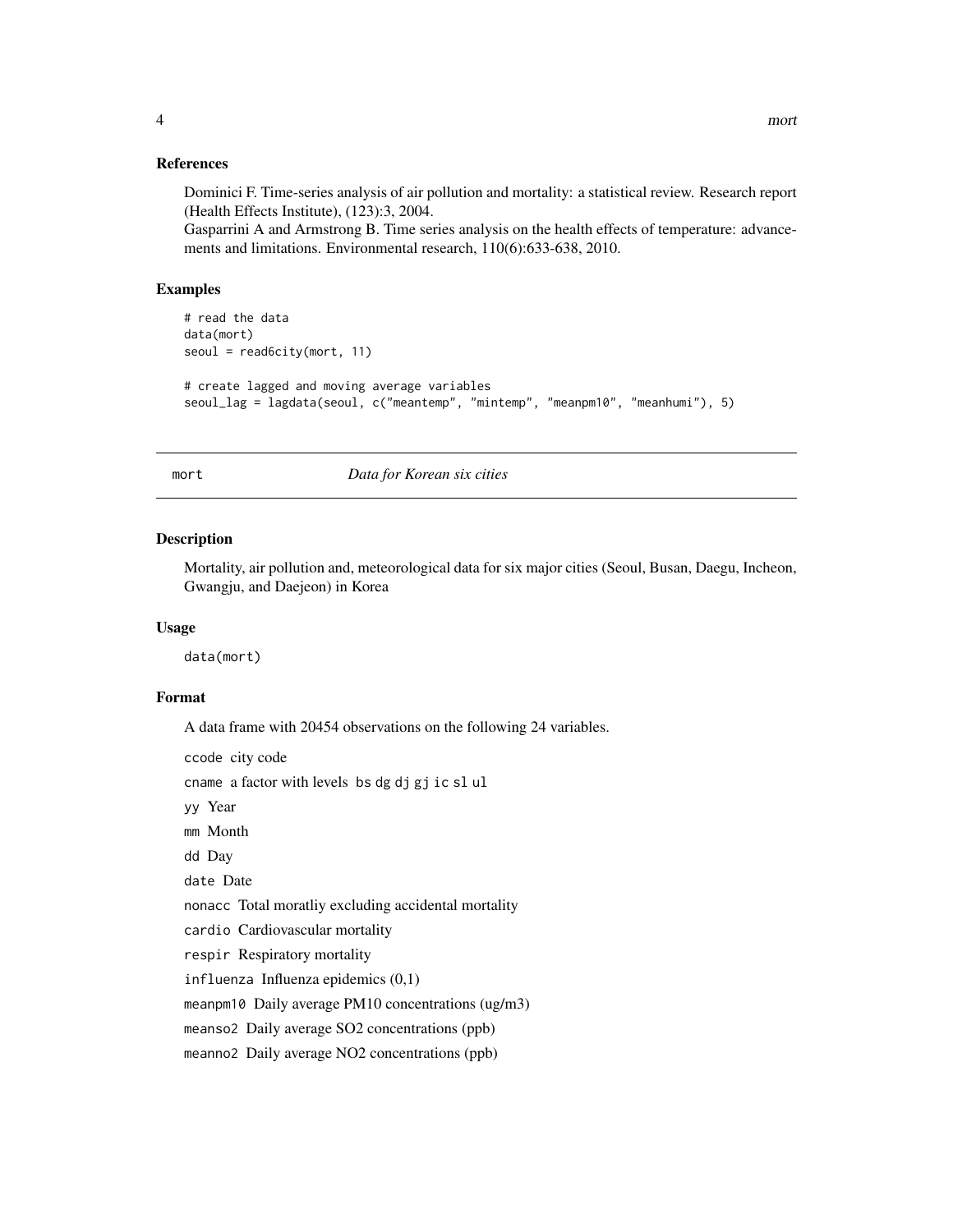# <span id="page-4-0"></span>plot.threshpt 5

meanco Daily average CO concentrations (10ppm) maxco Daily Maximum CO concentrations (10ppm) maxo3 Daily Maximum O3 concentrations (ppb) meantemp Daily mean temperature (celcius) maxtemp Daily maximum temperature (celcius) mintemp Daily min temperature (celcius) meanhumi Daily mean relative humidity (percent) meanpress Daily mean air pressure (hPa) season 1=spring, 2=summer, 3=fall, 4=winter dow day of week, 1=Sun, ..., 7=Sat sn sequential number of observations

#### Examples

data(mort) ## maybe str(mort) ; plot(mort) ...

plot.threshpt *Plots from a threshpt Object*

#### Description

Following four plots from a fitted threshpt object are provided: Plot 1: plot for a response variable on the natural cubic spline of a exposure variable Plot 2: plot for fitted response values with other mean covariates and 95% confidence intervals Plot 3: plot for fitted response values Plot 4: deviance by threshold point plot

# Usage

```
## S3 method for class 'threshpt'
plot(x, select = NULL, se = T, expdf = 4,xlim = NULL, ylim = NULL, xaxt = NULL, yaxt = NULL,col.value = NULL, col.preval = NULL, col.ci = NULL, col.vline = NULL,lwd = NULL, pch = NULL, pch.preval = NULL, main = NULL, xlab = NULL, ylab = NULL, ...)
```
#### Arguments

|        | A fitted threshpt object produced by threshpt()                                |
|--------|--------------------------------------------------------------------------------|
| select | Select a plot type                                                             |
| se     | When TRUE (default) upper and lower confidence interval lines are added to the |
|        | plot 1 and 4. When FALSE, otherwise.                                           |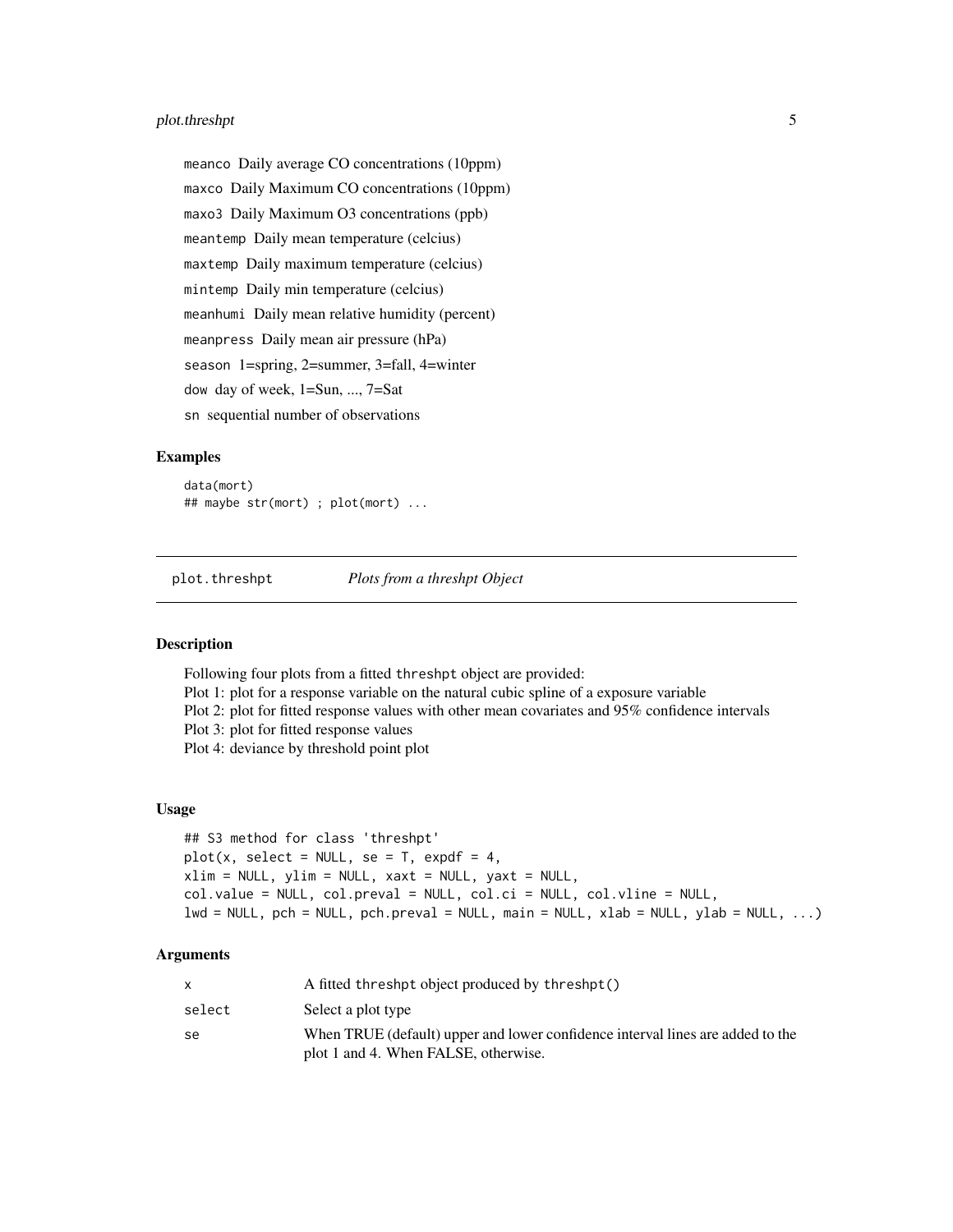| expdf      | Degree of freedom of natural cubic spline function for the main exposure vari-<br>able in plot 1; default value is four. |
|------------|--------------------------------------------------------------------------------------------------------------------------|
| xlim       | The x limits of the plot.                                                                                                |
| ylim       | The y limits of the plot.                                                                                                |
| xaxt       | A character which specifies the x axis type.                                                                             |
| yaxt       | A character which specifies the y axis type.                                                                             |
| col.value  | The color of main values or line in all kind of plot.                                                                    |
| col.preval | The color of fitted value in plot 3.                                                                                     |
| col.ci     | The color of confidence interval lines in plot 1 and 3.                                                                  |
| col.vline  | The color of vertical line that represents a optimum threshold in plot 2, 3 and 4.                                       |
| lwd        | Line width for plot 1                                                                                                    |
| pch        | Either an integer specifying a symbol or a single character to be used in plotting<br>points in plot 2 and 3.            |
| pch.preval | Either an integer specifying a symbol or a single character to be used in plotting<br>fitted values in plot 3.           |
| main       | Overall title of the plot.                                                                                               |
| xlab       | A title for the x axis of the plot                                                                                       |
| ylab       | A title for the y axis of the plot                                                                                       |
| $\cdots$   | Not used.                                                                                                                |
|            |                                                                                                                          |

# Value

Generated four kind of plots from a fitted threshpt object

# Author(s)

Youn-Hee Lim, Il-Sang Ohn, and Ho Kim

```
# read the Seoul data set and create lag variables
data(mort)
seoul = read6city(mort, 11)
seoul_lag = lagdata(seoul, c("meantemp", "mintemp", "meanpm10", "meanhumi"), 5)
# find a optimal threshold and conduct piecewise linear regression
mythresh = threshpt(nonacc ~ meantemp_m3 + meanpm10_m2 + meanhumi + ns(sn, 4*10) + factor(dow),
     expvar = "meantemp_m3", family = "poisson", data = seoul_lag,
     startrng = 23, endrng = 33, searchunit = 0.2)
# obtain plots
plot(mythresh, select = 1, se = TRUE, expdf=8, col.value = "blue", col.ci = "light blue")
plot(mythresh, select = 2, se = FALSE, col.vline = "orange")
plot(mythresh, select = 3, pch = 1, pch.preval = 2)plot(mythresh, select = 4)
```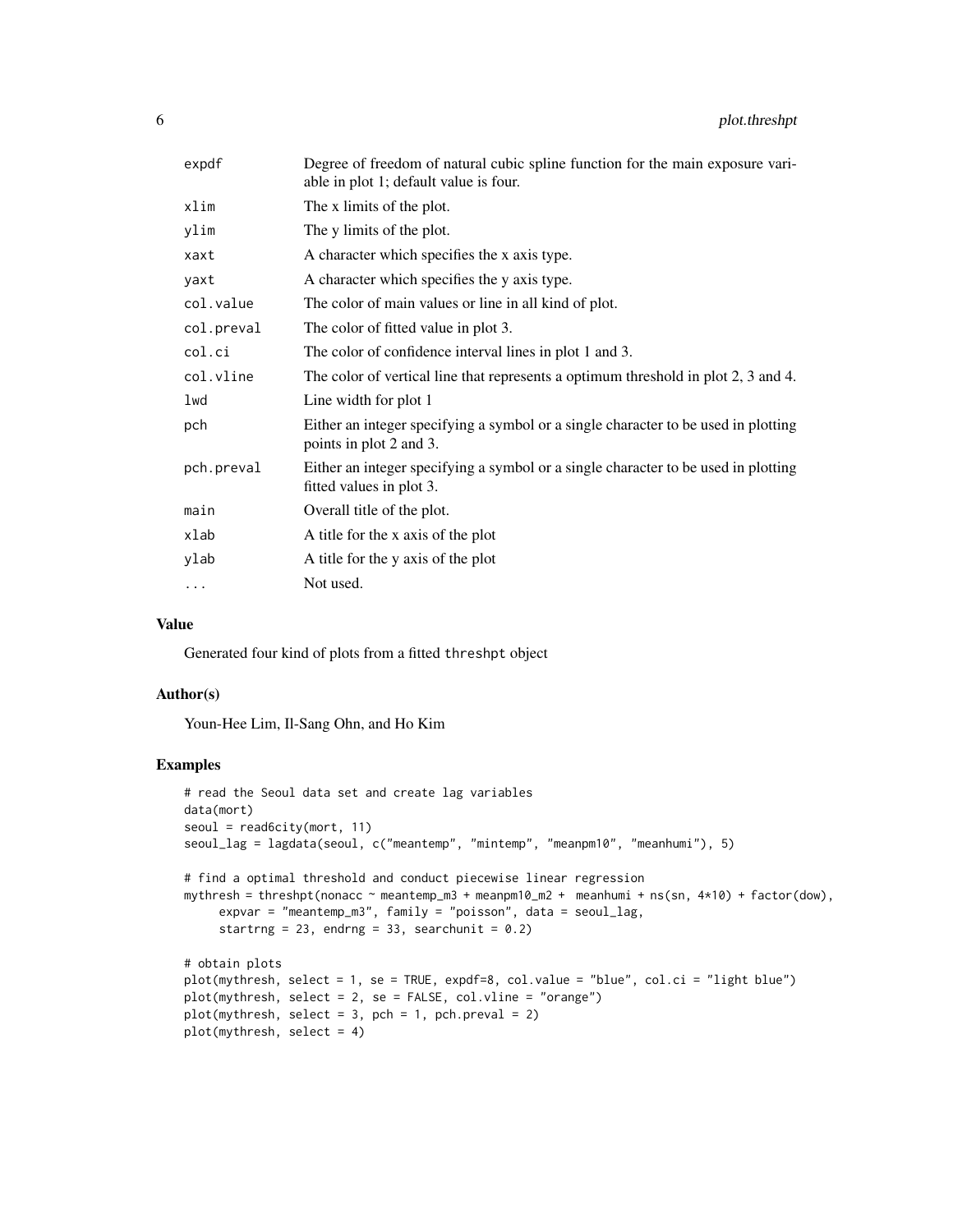<span id="page-6-0"></span>print.summary.threshpt

*Summary for a Threshpt fit*

# Description

A default print method for summary informations for a threshpt object.

# Usage

```
## S3 method for class 'summary.threshpt'
print(x, \ldots)
```
# Arguments

|   | Summary informations for a fitted threshpt object produced by threshpt() |
|---|--------------------------------------------------------------------------|
| . | Not used                                                                 |

# Value

| Formula   | the formula which is used in the threshpt function                  |
|-----------|---------------------------------------------------------------------|
| Best fit  | estimated parameter coefficients of model with the minimum deviance |
| Deviance  | deviance of fitted model                                            |
| Threshold | threshold value of the model with the minimum deviance              |

# Author(s)

Youn-Hee Lim, Il-Sang Ohn, and Ho Kim

print.threshpt *Print a threshpt Object*

# Description

A default print method for a threshpt object

# Usage

## S3 method for class 'threshpt'  $print(x, \ldots)$ 

# Arguments

|          | a fitted threshpt object produced by threshpt() |
|----------|-------------------------------------------------|
| $\cdots$ | Not used                                        |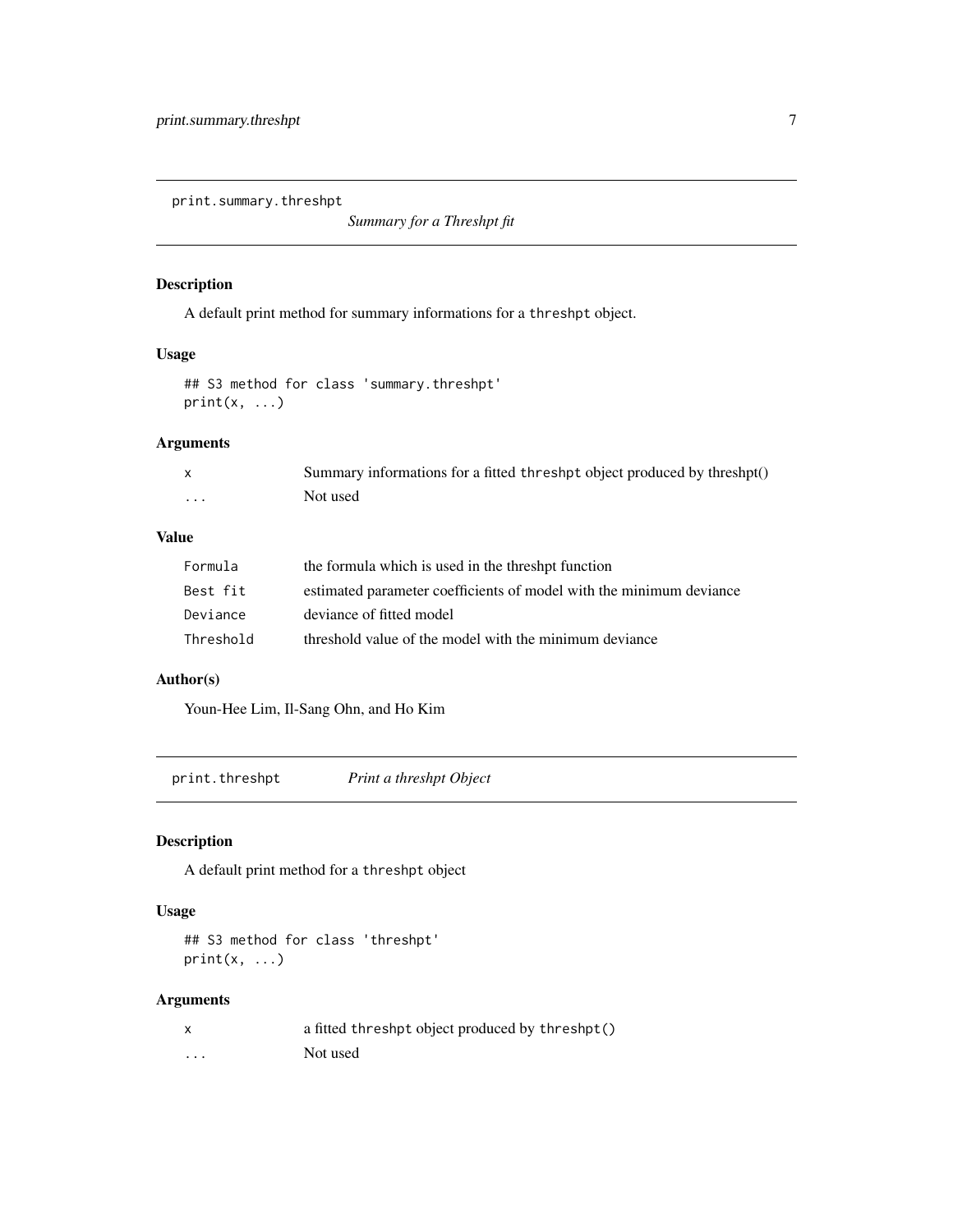# <span id="page-7-0"></span>Value

threshpt returns a optimal threshold and estimates/etandard errors/p-values for the coefficients of a fitted threshpt object provided by threshpt().

# Author(s)

Youn-Hee Lim, Il-Sang Ohn, and Ho Kim

# read6city *Read data for six major cities in Korea*

# Description

read6city extracts a city-specific data set from mort data set.

# Usage

```
read6city(data, code)
```
# Arguments

| data | data can be mort from data(mort).                                                                                          |
|------|----------------------------------------------------------------------------------------------------------------------------|
| code | code must be one of the following: 11 for Seoul, 23 for Incheon 25 for Daejeon<br>22 for Daegu 21 for Busan 24 for Gwangju |

# Author(s)

Youn-Hee Lim, Il-Sang Ohn, and Ho Kim

```
data(mort)
seoul = read6city(mort, 11)
```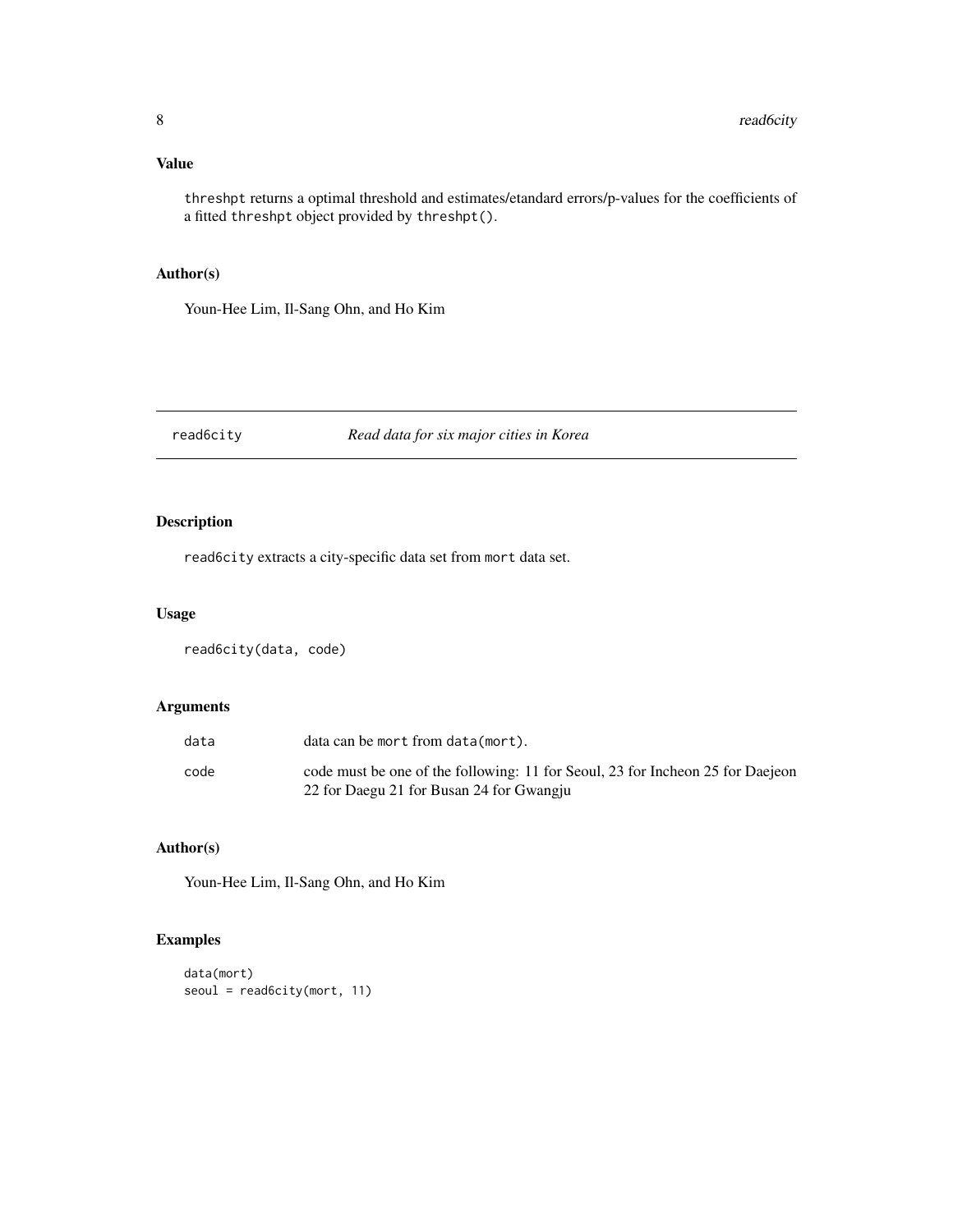<span id="page-8-0"></span>

rrcalc caculates relative risks below and above a threshold. Relative risks and the 95% C.I.s of lower unit and upper unit based on the threshold are estimated.

# Usage

```
rrcalc(object, rrunit = 1)
```
# **Arguments**

| object | a fitted threshpt object produced by threshpt(). |
|--------|--------------------------------------------------|
| rrunit | Unit of relative risk.                           |

# Details

In GLM with log link, the coefficients of the exposure are equal to log values of RR. rrcalc gives relative risks in log link GLM, particularly, Poisson regression model.

# Value

The results of "<Threshold" mean that the relative risk and 95% confidence interval when the exposure increases by rrunit below threshold. The results of ">=Threshold" mean those when the exposure increases by rrunit above threshold.

 $RR = \exp(\beta \text{eta}^* \text{r}$ runit) and 95% C.I =  $\exp((\beta \text{eta}^* \text{u} \cdot \text{eta}^*) \text{h} \cdot \text{eta}^*)$ . beta+1.96\*s.e(beta))\*rrunit)

# Author(s)

Youn-Hee Lim, Il-Sang Ohn, and Ho Kim

```
# read the Seoul data set and create lag variables
data(mort)
seoul = read6city(mort, 11)seoul_lag = lagdata(seoul, c("meantemp", "mintemp", "meanpm10", "meanhumi"), 5)
# find a optimal threshold and conduct piecewise linear regression
mythresh = threshpt(nonacc ~ meantemp_m3 + meanpm10_m2 + meanhumi + ns(sn, 4*10) + factor(dow),
     expvar = "meantemp_m3", family = "poisson", data = seoul_lag,
     startrng = 23, endrng = 33, searchunit = 0.2)
# calculate relative risks
```

```
rrcalc(mythresh)
```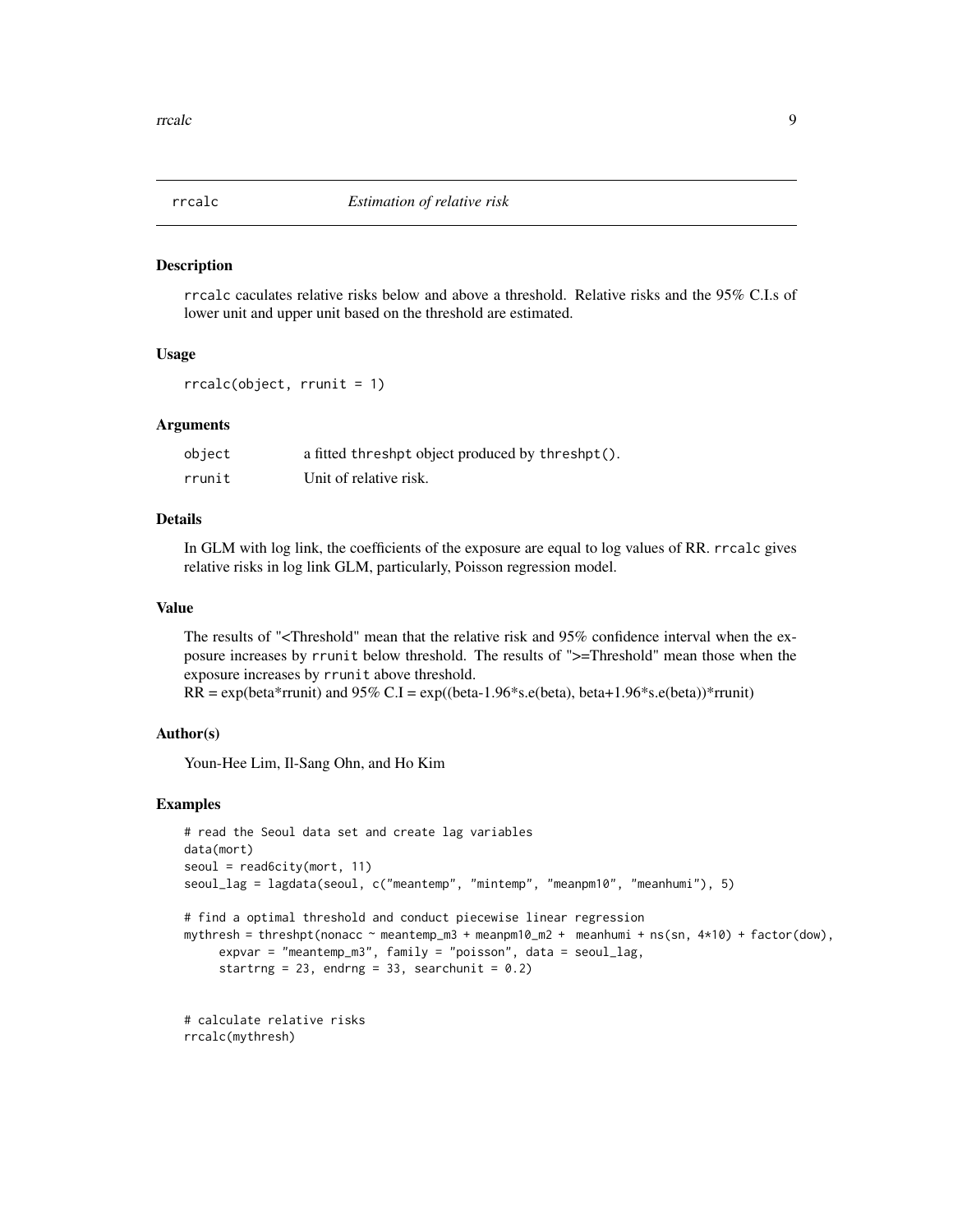<span id="page-9-0"></span>

summary provides summary statistics for a threshpt object produced by threshpt()

# Usage

```
## S3 method for class 'threshpt'
summary(object, ...)
```
#### Arguments

| object | a fitted threshpt object produced by threshpt() |
|--------|-------------------------------------------------|
| .      | Not used                                        |

#### Value

summary.threshpt produces a list of summary informations for a fitted threshpt object with components

| Formula   | the formula which is used in the threshpt function                  |
|-----------|---------------------------------------------------------------------|
| Best fit  | estimated parameter coefficients of model with the minimum deviance |
| Deviance  | deviance of a fitted threshpt model                                 |
| Threshold | threshold value of the model with the minimum deviance              |

# Author(s)

Youn-Hee Lim, Il-Sang Ohn, and Ho Kim

```
# read the Seoul data set and create lag variables
data(mort)
seoul = read6city(mort, 11)seoul_lag = lagdata(seoul, c("meantemp", "mintemp", "meanpm10", "meanhumi"), 5)
# find a optimal threshold and conduct piecewise linear regression
mythresh = threshpt(nonacc ~ meantemp_m3 + meanpm10_m2 + meanhumi + ns(sn, 4*10) + factor(dow),
     expvar = "meantemp_m3", family = "poisson", data = seoul_lag,
     startrng = 23, endrng = 33, searchunit = 0.2)
# provide summary informations
summary(mythresh)
```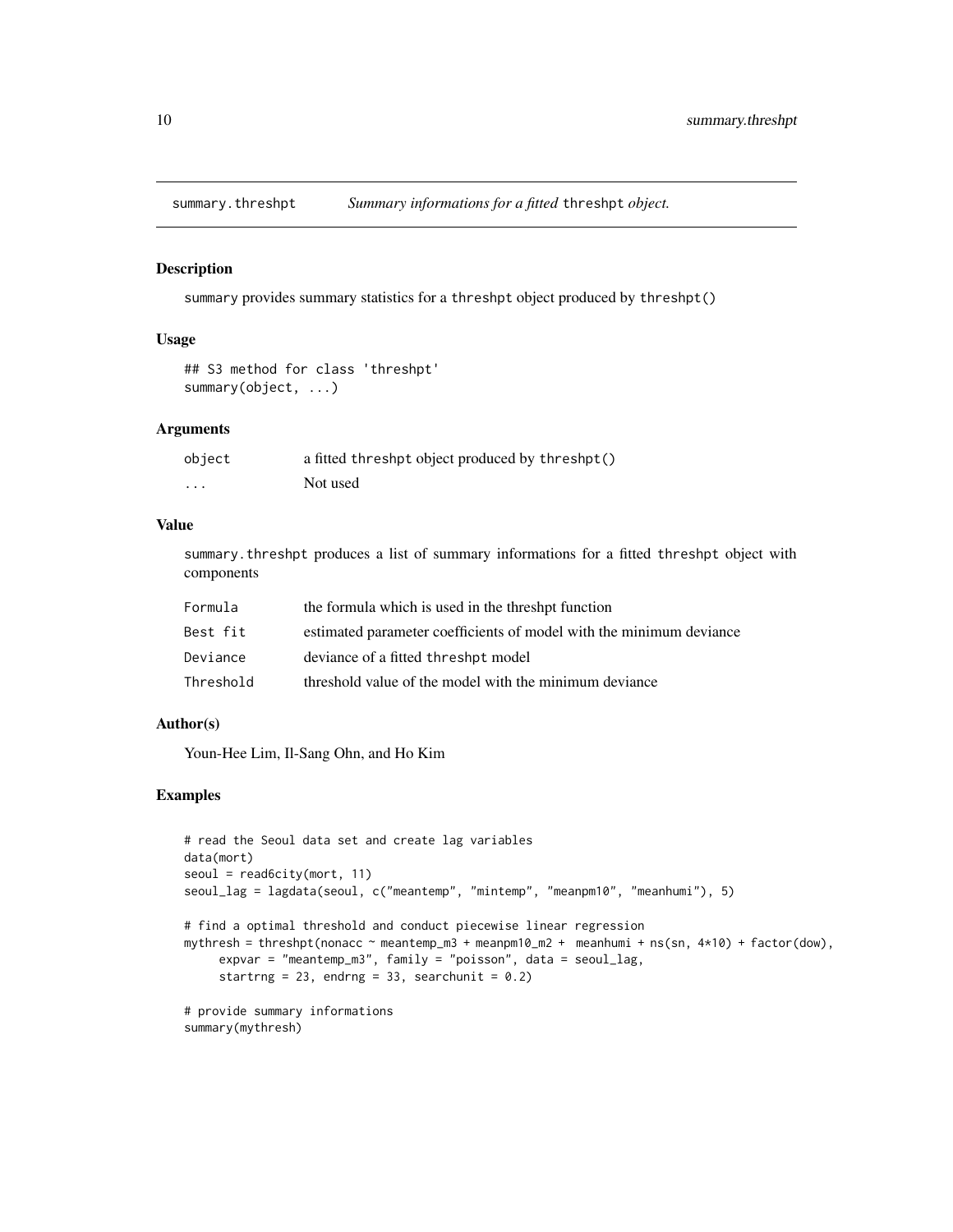<span id="page-10-0"></span>Function threshpt estimates a optimal threshold point of non-linear relationship using a piecewise linear regression analysis. A user needs to give approximate threshold point range to start, then threshpt finds optimal threshold point within the given approximate range using grid search method (see details).

#### Usage

```
threshpt(formula = formula, family = family, data = data, expvar = expvar,
startrng = startrng, endrng = endrng, searchunit = searchunit, \ldots)
```
# Arguments

| formula    | An object of class formula, which is same as the formula in the glm.  |
|------------|-----------------------------------------------------------------------|
| family     | Family of distribution which is same as the family in the glm syntax. |
| data       | Data to be used                                                       |
| expvar     | Main exposure variable $(X)$                                          |
| startrng   | Approximate starting point                                            |
| endrng     | Approximate ending point                                              |
| searchunit | Unit to search for a threshold point                                  |
| $\ddots$   | Not used                                                              |

# Details

threshpt() estimates a optimal threshold point based on grid search method which finds the point that produces minimum deviance among the equally spaced grid points. This method widely used in environmetal epidemiologic studies.

# Value

threshpt returns a optimal threshold and estimates/etandard errors/p-values for the coefficients of a fitted model with optimal threshold.

# Author(s)

Youn-Hee Lim, Il-Sang Ohn, and Ho Kim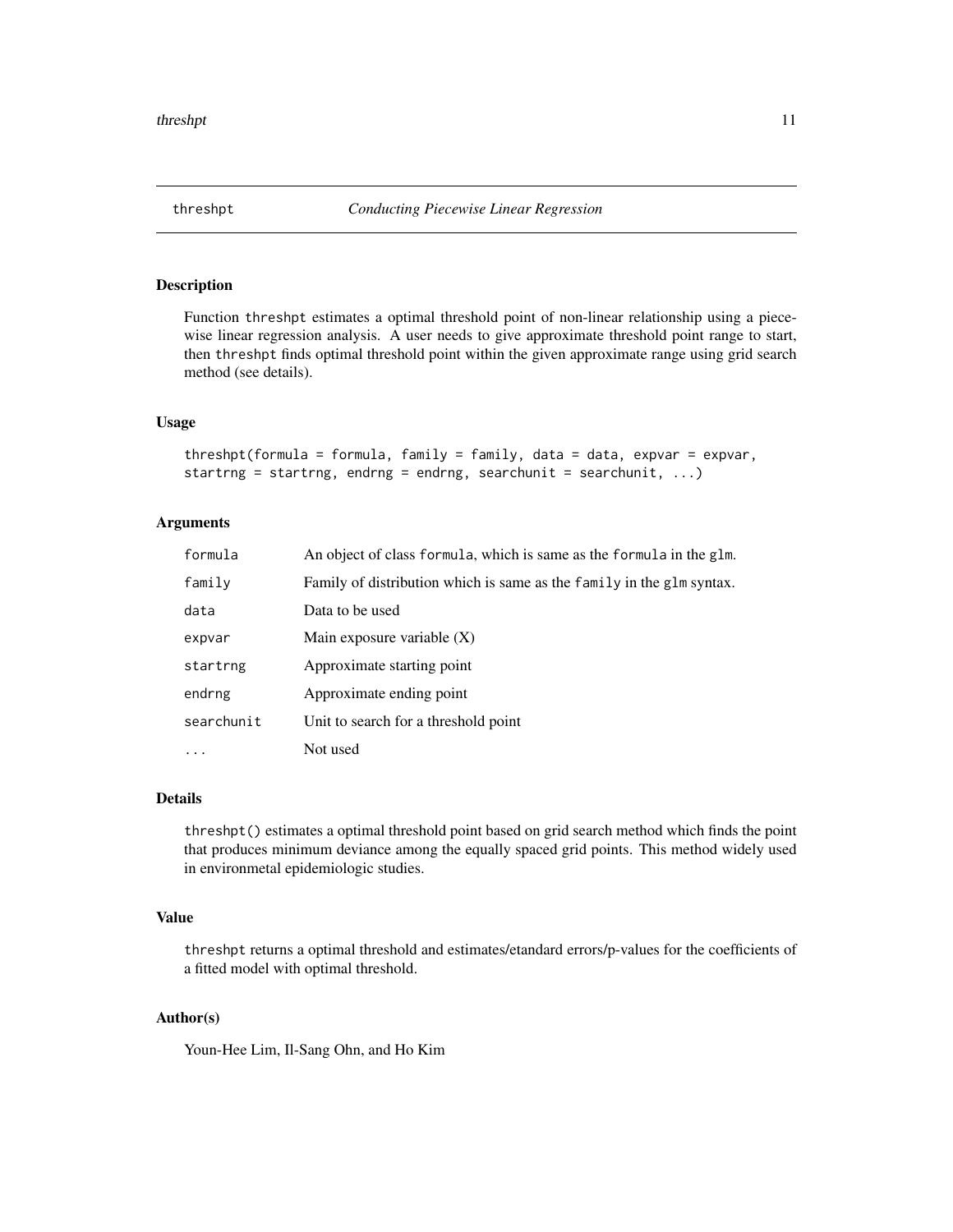#### References

Lerman P. Fitting segmented regression models by grid search. Applied Statistics, 23(1):77-84, 1980.

Kim H, Ha JS, and Park J. High temperature, heat index, and mortality in 6 major cities in south korea. Archives of environmental & occupational health, 61(6):265-270, 2006.

Kim SY, Lee JT, Hong YC, Ahn KJ, and Kim H. Determining the threshold effect of ozone on daily mortality: an analysis of ozone and mortality in seoul, korea, 1995-1999. Environmental research, 94(2):113-119, 2004.

Stafoggia M et al. Short-term associations between fine and coarse particulate matter and hospitalizations in Southern Europe: results from the MED-PARTICLES project. Environmental health perspective, 121(8):932-938, 2013.

# See Also

modTempEff

```
# read the Seoul data set and create lag variables
data(mort)
seoul = read6city(mort, 11)seoul_lag = lagdata(seoul, c("meantemp", "mintemp", "meanpm10", "meanhumi"), 5)
# find a optimal threshold and conduct piecewise linear regression
mythresh = threshpt(nonacc ~ meantemp_m3 + meanpm10_m2 + meanhumi + ns(sn, 4*10) + factor(dow),
     expvar = "meantemp_m3", family = "poisson", data = seoul_lag,
     startrng = 23, endrng = 33, searchunit = 0.2)
mythresh
```